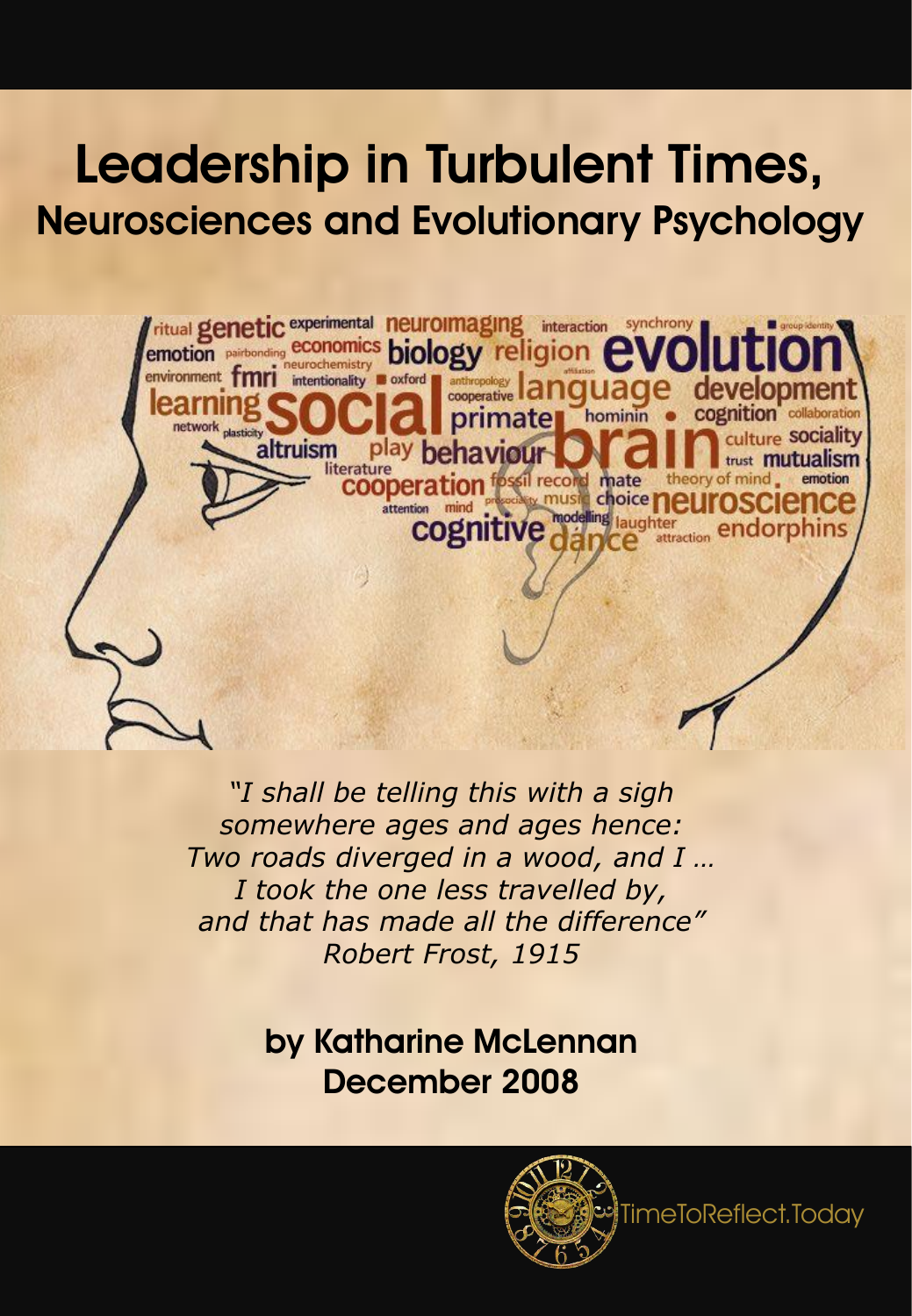# **Leadership in Turbulent Times, Neurosciences and Evolutionary Psychology by Katharine McLennan**

*"I shall be telling this with a sigh somewhere ages and ages hence: Two roads diverged in a wood, and I … I took the one less travelled by, and that has made all the difference" Robert Frost, 1915*

"Man is not disturbed by events, but by the view he takes of them."

- Epictetus, c.a. 100



You can take the person out of the **Stone** Age, but can you take the Stone Age out of the person?

Amidst the Global Financial Crisis, fear prevails and plays havoc with our minds. Those of us in the workplace who can use our mind to recognise fear for what it is: False Evidence Appearing Real, are able to transform the emotional energy of fear into courage and create an organisation changing platform that sees us concentrating on moving forward despite the obstacles. CEO of Booz & Co., Shumeet Banerji, describes the response well<sup>1</sup>: expansion in emerging markets, investment in new products, investment in talent, and the acquisition of assets and companies . . . right now. Those who cannot accept and convert their fear into courage will instead resort to hunkering down, conserving cash, and disposing assets—and these assets are often some of the organisation's best talent.

Because it's the "mind" that will determine which path we will take, a bit of neuroscience and evolutionary psychology go a long way for any leader to understand, particularly in an environment that has our employees overrun by the threat of their livelihood being taken away at any point. On the one hand, evolutionary psychology argues that the brain's hard wiring will naturally translate this as a life or death situation to which cannot be rationally, or courageously, responded. On the other hand, neuroscience argues that the brain is plastic and that we can build new pathways and "choose" to respond differently, especially if we have awareness around the way our hardwiring works. Understanding both "hands" is essential in choosing the path less travelled by.

### *What evolutionary psychology can teach us about our NATURE*

Nigel Nicholson, evolutionary psychologist and professor of organisational behaviour at London Business School, writes most elegantly about our nature,<sup>2</sup> arguing that our brains have not fundamentally changed over the last 10,000 years when food and clothing were scarce and life-threatening hazards abounded daily. Being aware of the parts of our behaviour that are apparently hardwired in response to stress becomes even more important in this season of the recession:

#### Emotion before reason:

In an uncertain world, those who survive always have their emotional radar, their "instinct," turned on before their more rational spread-sheeting and forecasting ever delivers results. The implications of "trust your gut" insist that leadership in this current crisis attend to their instincts despite their fear, particularly instincts that show them the road to optimism. The fear in the environment means that our people will use emotions first to screen information. They will hear the bad news first and loudest, and the bad news will stick to them the longest. Leaders must constantly be aware of this and ensure that emotional reactions are being attended to very carefully.

#### Loss aversion when threatened:

In a "survival" environment, human beings focus their strategy on avoiding loss. Our ancestors who had just had enough food and clothing to survive "hunkered down" and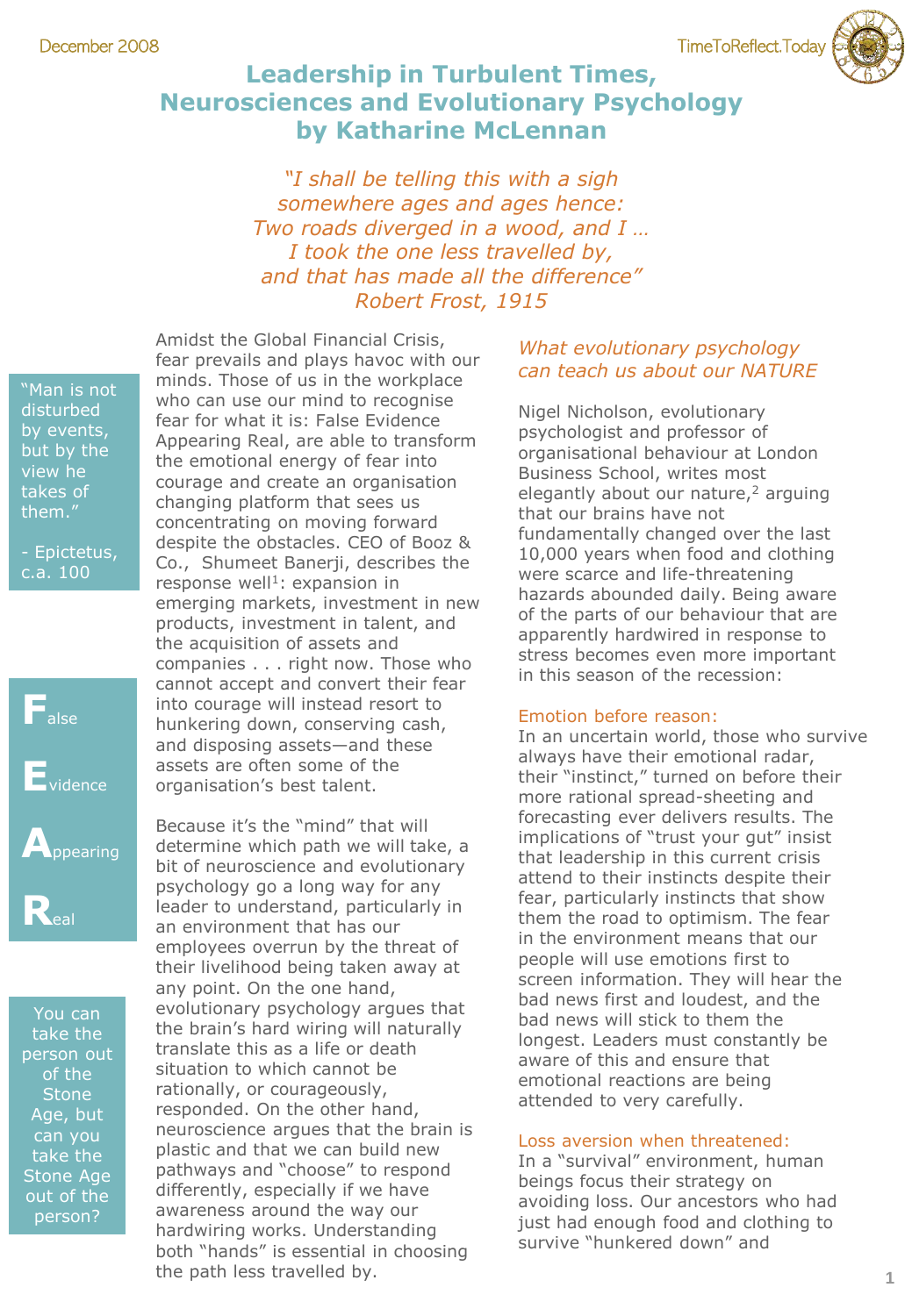



Early accounting scandals

From ghoulies to ghosties And longleggedy beasties And things that go bump in the night, Good Lord deliver us.

- Traditional **Scottish** prayer



refused to take risk. Those who were threatened fought furiously. In a recession environment, we are certainly not seeing the predicted Generation Y behaviour, where young people have a reputation for being reluctant to take on tasks that have no real meaning to them. When there are impending layoffs, people are instead putting their heads down, doing their job, but certainly not taking any risk. When specific layoffs are identified, some of the affected people then convert this conservatism to panic and aggression as their body is signalling to them that this is a life or death situation. A leader understanding this will know how to respond to the tendency to loss aversion, creating a culture that rewards well-managed risk and prudent optimism. They will handle any layoffs with great clarity and swiftness so that the people who need to stay and perform are not affected by loss aversion, nor by the panic of their exiting colleagues.

#### Confidence before realism:

The reason we exist today is because our ancestors were simply overconfident.

These optimistic ancestors assumed they were going to survive against all odds, and in doing so, they drew followers, resources and mates who were attracted to their confidence. Regardless of our inner human voice that says "there is no way I am going to pull this off," the leaders who will succeed in this recession environment outwardly radiate confidence to their people, comprehensively plan their contingencies, and push forward with their gut instinct, thus taking the path less travelled by.

#### Classification before calculus:

We learned 10,000 years ago to make snap decisions about who was friend and who was foe to ensure we would have food from friends and would not be swindled by foes. Sitting around and doing social calculus was not a recipe for a long and lasting life. We have inherited this notion to create our self-defined groups of "us" and "them" in our business cultures based

on labels, cultures, titles, age, sex, and culture. Because we are not fighting for our real survival but rather our organisation's creativity, we might miss our most innovative thinker, who simply does not look or act like us. Leaders must constantly respect their people. Respects means literally "to look again," from the Latin root *respecere*. "Sawu Bona," the Zulu greeting, is an excellent teaching point in this case. It means "I see you and all of your potential." In this environment, leaders must constantly look for the potential in employees and catch them doing things that are right and prudently innovative. The employee's response can then be "Sikhona," which means "Thank you. Because you have chosen to see me and all of my potential, I exist now in this world."

#### Gossip:

Along with a scarcity of shelter, clothing and food, the Stone Age was also characterised by an ever-shifting social scene. Leaders came and went and alliances came and went. Survivors were people who could read politics the most adeptly. These were the people who knew how to use gossip wisely. Leaders who know how to tap into the constructive gossip while not creating malicious gossip will have the pulse on the organisation and will be able to respond proactively.

#### Empathy and mind reading:

Survivors of the Stone Age whom people could trust were the receivers of the most gossip and were people who knew how to read people's minds in order to know what questions to ask them. The good news is that our minds are programmed for empathy and mind reading. The bad news is that we sometimes over-use empathy for people who are like us (hiring our clones) and under-use it for people who are not (not paying attention to our most constructive critics).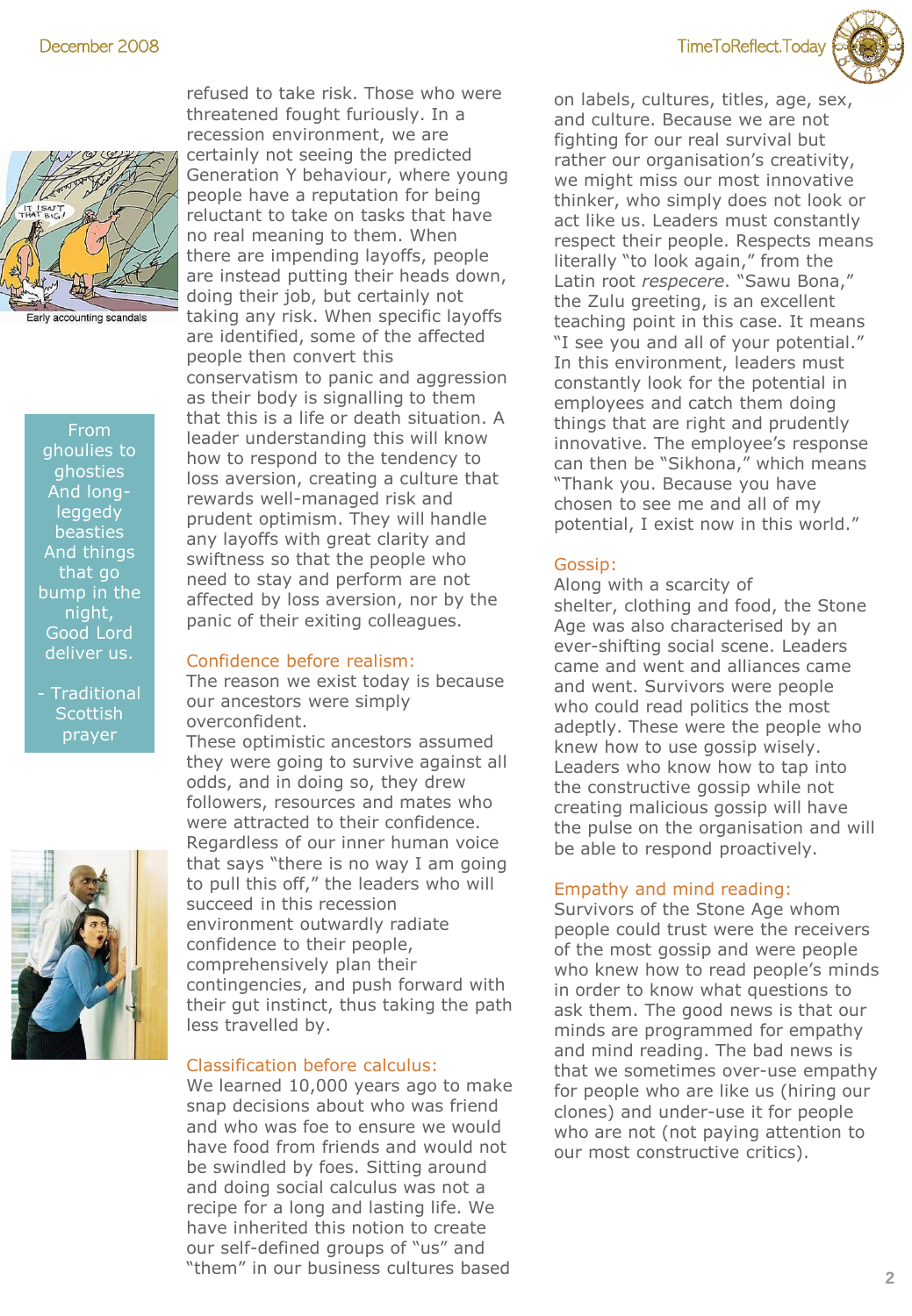December 2008 TimeToReflect.Today

#### Contest and display:

GearWorld by Corey Sauer



Status in tribes was usually given to men and won through competitions ending in the successor proudly displaying his status with elaborate public rituals. Although not as competitive, women would strive to be as attractive as possible to win over the highest status male in the drive to have the healthiest progeny. We see this in our culture as inordinate amounts of time and energy being spent in oneupmanship for status, regardless whether we are male or female. When we are unconscious, the contests and victory displays may consume precious resources from the necessary collaboration the organisation needs in response to the crisis.



### *What neuroscience can teach us: We have the power to override these hardwired circuits: the NURTURE argument*

The rising interest in neuroscientific applications to business leadership introduces other views which complement and also challenge evolutionary psychology. The very awareness of the hardwired circuits that we have inherited from our Stone Age ancestors allows us to choose the creation of new ones with conscious intention. Neuroscientists are now telling us that our brain is "neuroplastic"—meaning that we have the ability to create new circuits (neuron connections) throughout our life, especially with attention and repetition. As we can catch ourselves in the act of "Stone Age" behaviour, we can use our more rational and most recently evolved frontal cortex to use reason in order to intervene and thereby carefully and optimistically take the road less travelled by.

Below is a four-step model that we will follow in this discussion:

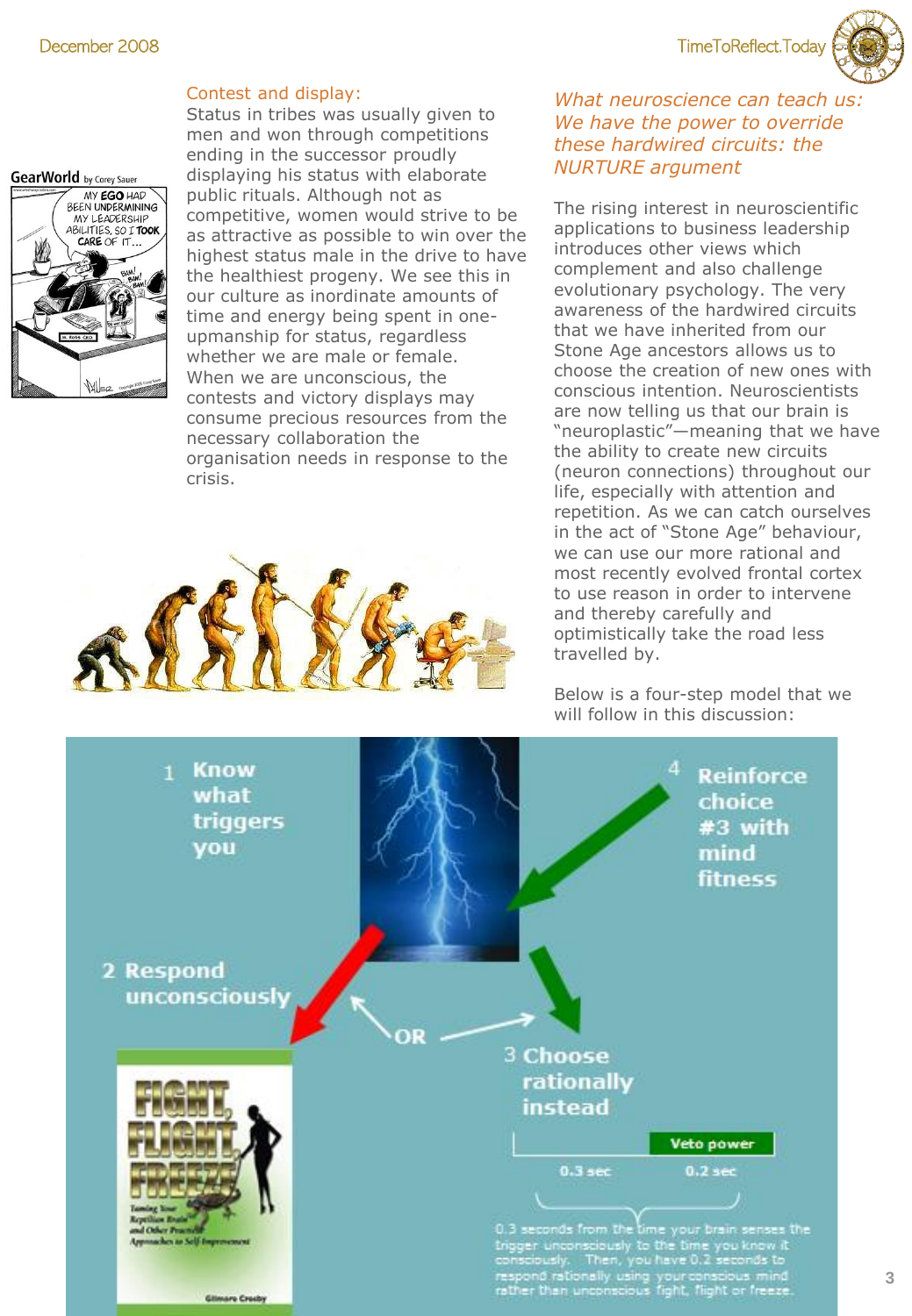**The first step of the model** of working with this hardwiring lies in understanding the stressors themselves. David Rock, founder of the NeuroLeadership Institute www.neuroleadership.org , has integrated the research of hundreds of neuroscientists into a model of hardwiring that supports the evolutionary psychologists' model.

His SCARF model<sup>3</sup> refers to the fact that we are hardwired to experience the lifeor-death threat when we confront issues around a perceived loss of Status, Certainty, Autonomy, Relatedness and Fairness. In the recession environment we are currently experiencing, these lifeor death threats become even more prominent. When we are triggered by such threats, our more ancestral part of our mind—the emotional limbic system often characterised by an overactive amygdala—consumes the resources (oxygen and glucose) of the brain, making fewer resources available for the overall executive functions we use in our prefrontal cortex, the source of our rational mind and our creative, working memory.

Daniel Goleman coined this process the "amygdala hijack" in his book Emotional Intelligence.<sup>4</sup> Under threat, the brain is also "hyperactive," resulting in us missing the subtle clues of opportunities of an "aha" in the market. This hyperactivation makes us generalise more, which increases the likelihood of accidental connections that don't reflect what is truly happening in the market. All told, the result is that

employees tend to err on the safe side, shrink from the opportunities that are perceived to be more dangerous, blow up small stressors into large stressors, and withdraw their participation in a team that may be threatening to their status. Essentially, what results is that all employees decide to take the road more travelled by and hunker down until they feel safe again.

#### **Status**

Perceived status can be one of the most significant stressors we face. It is known to be one of the most influential determinants of human longevity and health. Our status is triggered all day long in the little conversations where someone might give us advice or suggest that our work could be improved. It flares when we are asked questions such as "Can I give you some feedback?" Status symbols such as titles, office sizes, having a secretary, or having a parking space also trigger status questions.

Now, imagine what happens to perceived status when an imminent job loss is present. For many of us, our job defines our status in life, which makes it a life or death situation in the current market. Leaders can combat this stressor by concentrating on watching status issues arise and quelling the issues before the noise in their people's minds gets too loud. They need to



# **THE AMYGDALA HIJACK**



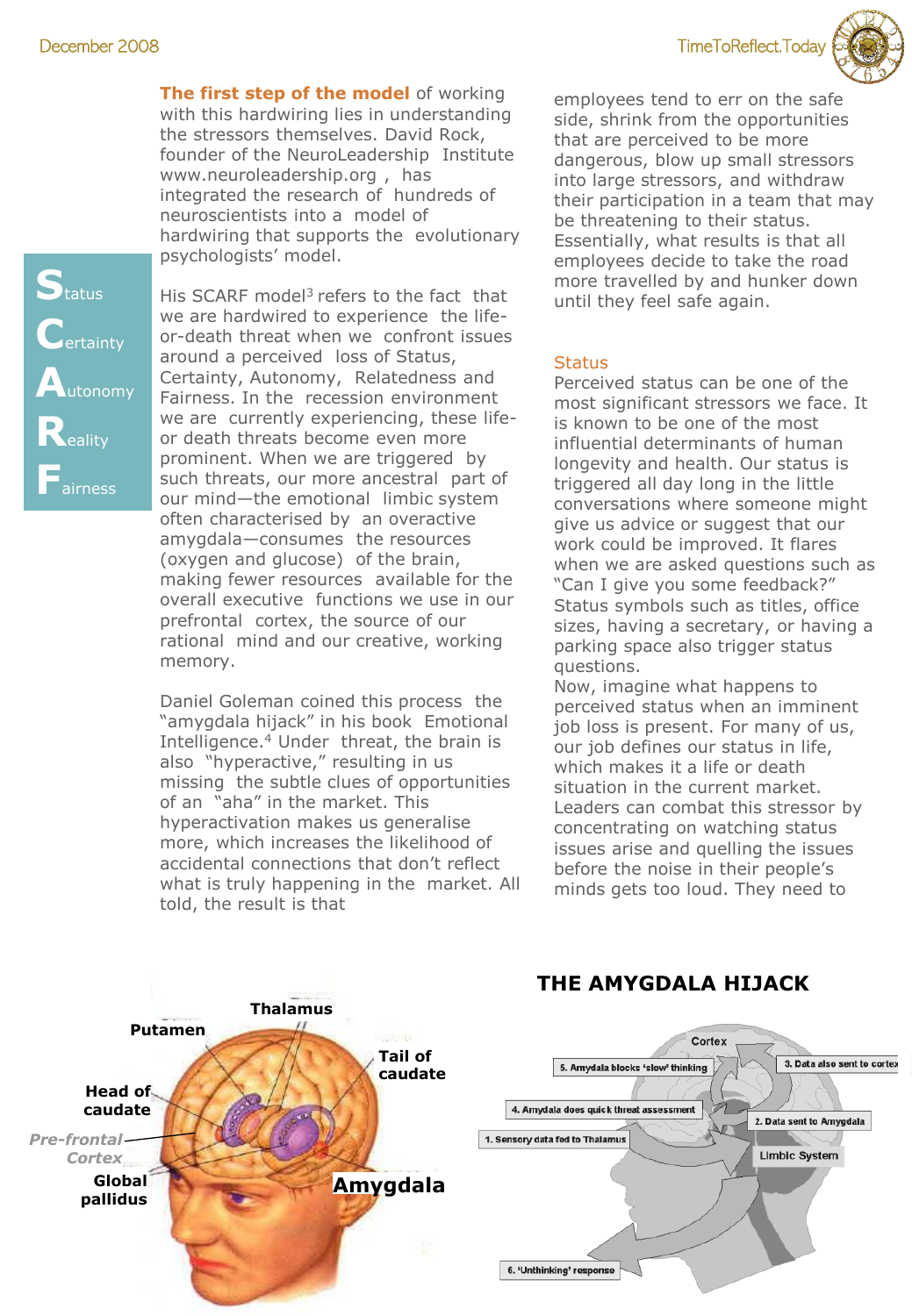

concentrate on giving positive feedback: catching their employees in the act of doing something right. Negative feedback only draws attention to circuits in people's minds that are not working and puts them into an even more survival mindset. Our people can't do anything with negative feedback, either; old habitual brain circuits don't disappear with more attention, particularly if it's threatening attention. It's like telling someone not to think of a pink elephant. Leaders can also reduce the competition that causes status games by getting their employees to reflect on how they each can better their own game rather than engage in oneupmanship.

#### **Certainty**



The lack of perceived certainty will also trigger the fear response. Our brains crave certainty and operate only because of memorised patterns. Our fingers are able to open a car door not because of our conscious intent, but because of our memory of what a car door looks and feels like and our memorised patterns of arm, hand, and finger movement. Change the car door in any way, and the brain will sense an "error," which immediately triggers the automatic fear response. In contrast, the act of creating perceived certainty is rewarding in our brain. How soothing is it to enjoy the repeating patterns in music or doing something that comes naturally to us?



Now consider the complete lack of certainty in today's recession environment. It is absolutely essential that the leaders address this uncertainty both in their mind and in the minds of their followers. Regardless of whether they can truly see a clear way through the morass, they must work to define roles, lay out expectations, define the tactics, and provide the vision to their people, whose brains are not settling in the turmoil. There is no doubt that their tactics and visions will completely adjust day in and day out, but without that perceived certainty, employees will simply fritter their days away in anxiety, when they could have been calmly seeing the market opportunities and going after those.

We can create certainty in every hour in just little ways: being clear about the meeting's purpose and when it will end, being clear about when and how decisions about jobs will be made, or about when we will come back to a client. "Tell people what you are going to tell them, tell them, then tell them what you told them."

#### Autonomy

Neuroscience also tells us that once we have the certainty, we then want the autonomy to go after our objective. People invading our autonomy by micro-managing take perceived control away from us, which also causes us to go into survival mode. Interestingly enough,

#### *Two stories about positive feedback*

#### *Pygmalion in the Classroom*

Although not ethical in this day and age, in 1963, American psychologists Robert Rosenthal and Lenore Jacobson<sup>5</sup> showed us the power of both positive feedback as well as the mindset of a teacher/leader. They chose a primary school to work with and tested all the students at the school with an IQ test at the beginning of the year. They then informed the teachers who their "top 10" students were based on the IQ test. After the year was over, they measured the IQ's of the children again. Not surprisingly, the IQ increases for the "top 10" had been much higher than those for the rest of the class, particularly for year 1 (28 point increase vs. 12).

The twist was that the experimenters had actually randomly chosen the "top 10" students at the beginning. The conclusion was that the teachers had created the conditions by which the randomly selected students were "observed into the reality of talent" – showing the power of positive feedback and the mindset of a leader.

#### *Teaching Tennis*

Tim Gallwey, author of the *Inner Game of Tennis* and many other similar books, talks about how he can teach anyone to play tennis in 20 minutes.<sup>6</sup> He gets them on the court and simply swinging the racquet as they feel it should be swung. For every swing, he tells them technically what they did right: their eye position, their hip balance, their foot stance, the angle of their elbow, etc. He never mentions once what they are doing wrong (it's like telling someone not to think of a pink elephant). In 20 minutes, they are playing smoothly, with brain circuits already starting to form around the game of tennis.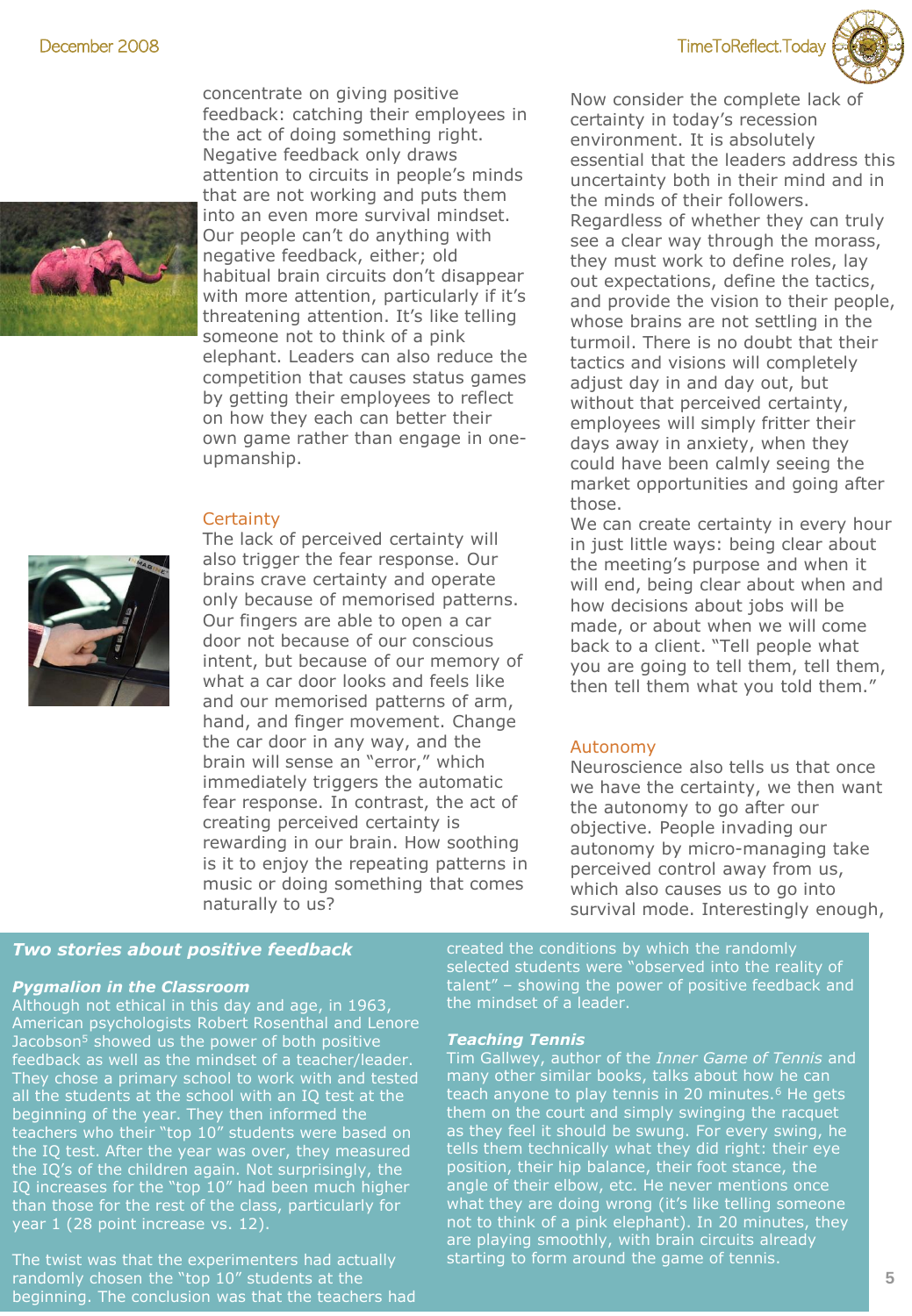

working in teams is difficult for many of us because we subconsciously perceive a decline in our autonomy. We can override this when we recognise that our status, our certainty and our relatedness can all increase in teams – as well as the most important organisational objective: the innovation that only comes from the diversity of thought processes that you get from teams. There is, indeed, a Wisdom of Crowds, as James Surowiecki writes in his book. $7$  Leaders need to set the boundaries and objectives in order to provide certainty, but then they need to trust their employees to deliver with autonomy. Allow employees to set their own ways of working, their own hours, their own workflow, and you will be amazed at the results that you get as a result of this trust. Control them like children and you will get their survival instinct kicking in immediately.

#### Relatedness

Being part of the tribe is one of the critical ingredients to survival, and as soon as we feel that we are outside a group, our brain functioning will start to experience the fight or flight syndrome. Neuroscientists Matt Lieberman and Naomi Eisenberger work with functional MRI and a computerised simulation of a ball throwing game by several players. $8$  At a point in the game, the participant suddenly experiences not being thrown the ball, and the MRI picks up a response that is actually identical in strength and location in the brain to physical pain. Leaders need to watch the degree of relatedness in their people, as we all have different levels of need for it. When they begin to detect a person withdrawing from the group or the group creating an outcast, there will be serious performance declines in the work.

Trust is the basis of relatedness, but it's not a warm and fuzzy trust for the sake of it. David Maister, noted expert on the "trusted advisor," has a formula for trusting someone which is based on four components<sup>9</sup>: credibility of the person through their

December 2008 TimeToReflect.Today

talent and skills; reliability of the person; intimacy that you have with the person and your own selforientation towards the world in general. Each of these four components can be strengthened by leaders to ensure that relatedness in their workforce is strong, which will be particularly essential in the recession.

### Fairness

Lieberman has also shown that receiving 50 cents generated more of a reward response in the brain when it was out of a shared dollar between two people than getting \$10, when it was out of a shared \$50 between two people.<sup>10</sup> Leaders need to watch the "rules" they set for some people over others such as the headcount decisions that may impair one division over others or the values that they talk about but then don't hold themselves accountable to displaying. Setting ground rules and sticking to them quiets our mind around fairness issues and lets us get on with our work.

Not surprising, pay discrepancies cause enormous tensions around fairness. Even a slight reduction in senior executive salaries during times like this will go a long way to creating a sense of fairness that will calm the madding crowds. Perhaps Obama is not as crazy as we think around the fairness of senior executive pay. The International Labour Organisation (ILO) just reported last year that CEO pay at the 15 largest US companies was 521 times more than the average worker (this is up from 369 times in 2003).<sup>11</sup> Across all public organisations, the US average is 183, and the Australian average is 135.

*Your TRUST of other person= Other person's:*

*Credibility + Reliability + Intimacy*

*divided by*

*Your trust in the world in general*

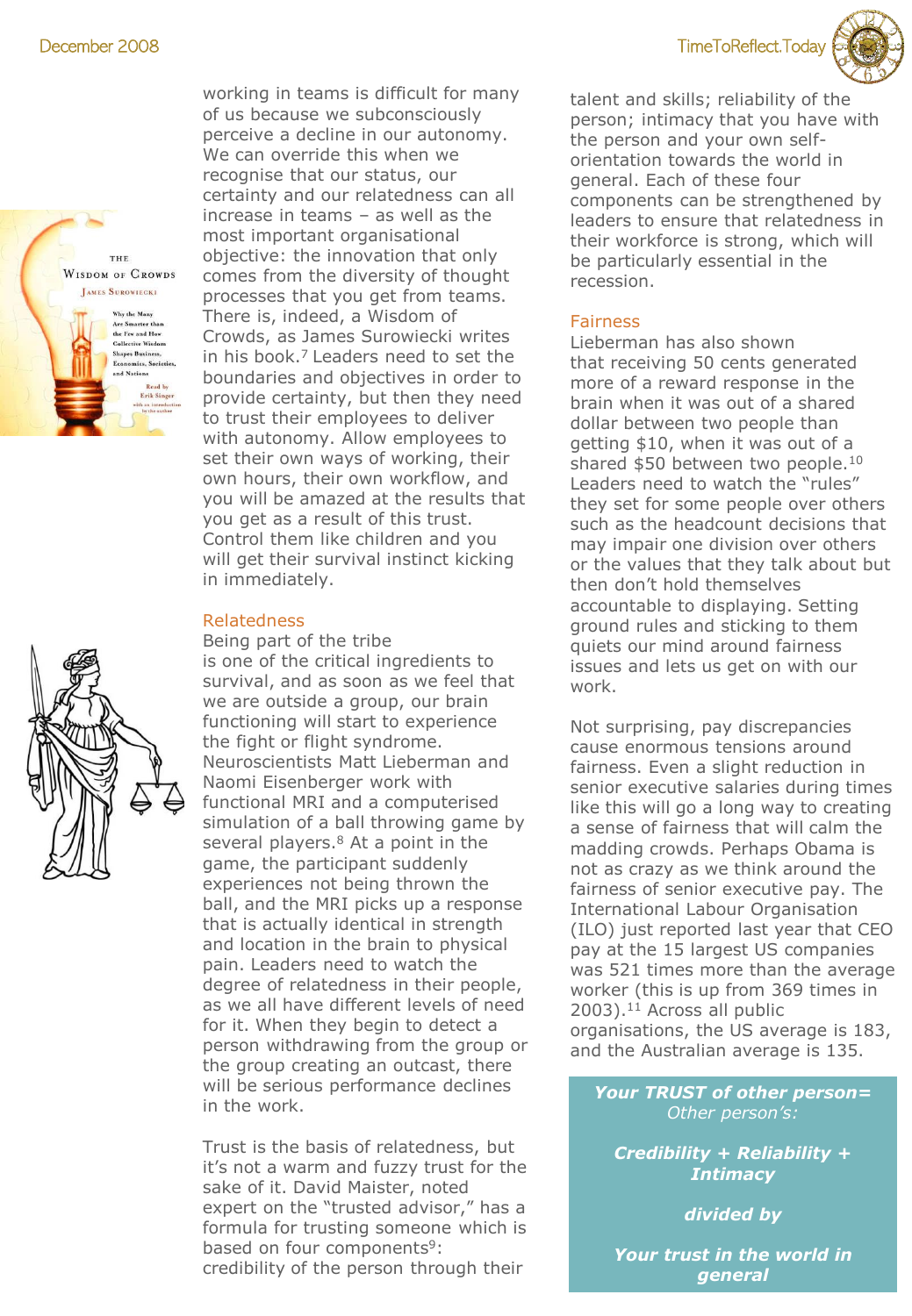





**The second part** of the model consists of understanding that we each have different methods of fighting, fleeing and/or freezing once we are triggered. Understanding what triggers us and our patterns of the survival syndrome allows us to catch ourselves in the act. Australian executive leadership expert Peter Burow has worked over the last 20 years to integrate neuroscience, philosophy, and psychology to develop an elegant model of the different "types" of survival responses, which he calls "Core Beliefs."<sup>12</sup> In his definition, core beliefs are deep-seated subconscious perceptions that we all have about the world in which we live, work and play. Biologically, our Core Beliefs are there to help us in times of crisis, prompting instant decision-making and instant action when every second counts. Using them all the time, however, leads to burnout, stress, sickness and the feeling of being on constant alert. The adrenalin rush can be empowering for a day or so, but given that the recession is here to stay for a while, we are at risk of our minds and emotions beginning to run dry. Organisations and teams that are run by their survival patterns are stressed, tired, tactical and uncreative. Chemically, people feel unsupported and in a battle for their life.

Peter then talks about catching ourselves in our own Core Beliefs, and he identifies nine patterns of behaviour in response to crisis. Underneath of each of these nine is a basic belief about what we need in life for survival and satisfaction. When these beliefs are contradicted, especially in emotional times, the amygdala signals for some of us to become aggressive, some of us to withdraw, and some of us to put our heads down and do the job to the letter of the law. These are essentially fight, flight or freeze. We also respond emotionally from one of a possibility of three different needs: (i) acting out of approval from the need for attention (heart), (ii) acting out of anger from the need for autonomy (body), or (iii) acting out of fear/need for security (head).

December 2008 TimeToReflect.Today



When three types of responses and three types of needs are combined, the result is a possibility of nine patterns of core beliefs. Each of us has one predominant core belief we rely upon when we are triggered. See next page for details.

These nine core beliefs are useful, as they form the patterns of what we will do in response to a hostile environment, particularly when we need to act in the immediate term. They are not useful when we pay attention to them to the extreme over our rational response. We shouldn't just simply neglect core beliefs. The emotional energy created by our core beliefs can be used to get over our tendency to fight, withdraw, or comply. We can also use it to become incredibly powerful leaders once integration of emotion and rationality has taken place.

**The third part** of the model lies in realising that we indeed do have choice. We do not have to retreat automatically back into our Core Beliefs. Viktor Frankl, a surviving Jewish psychiatrist of the Holocaust concentration camps, taught us about this eloquently: "Everything can be taken from a man or a woman but one thing: the last of human freedoms to choose one's attitude in any given set of circumstances, to choose one's own way, to transform a personal tragedy into a triumph, to turn one's predicament into a human achievement."<sup>13</sup>

**7** Neuroscientists argue that we can make this choice consciously, but that we have limited time after a stressor to do so. When confronted with a "perceived" threat to survival, the brain takes about 0.3 seconds to register it as a desire to fight, fly or freeze. It then has the following 0.2 seconds of "veto power" to decide consciously to create a new perception or a new story about the situation.<sup>14</sup> Neuroscientists call this "reappraisal." Asking yourself whether it is really a life or death situation is the first step. This helps our brain label the situation as simply stress. Changing the story away from a stress story into an opportunity story is then a "reappraisal."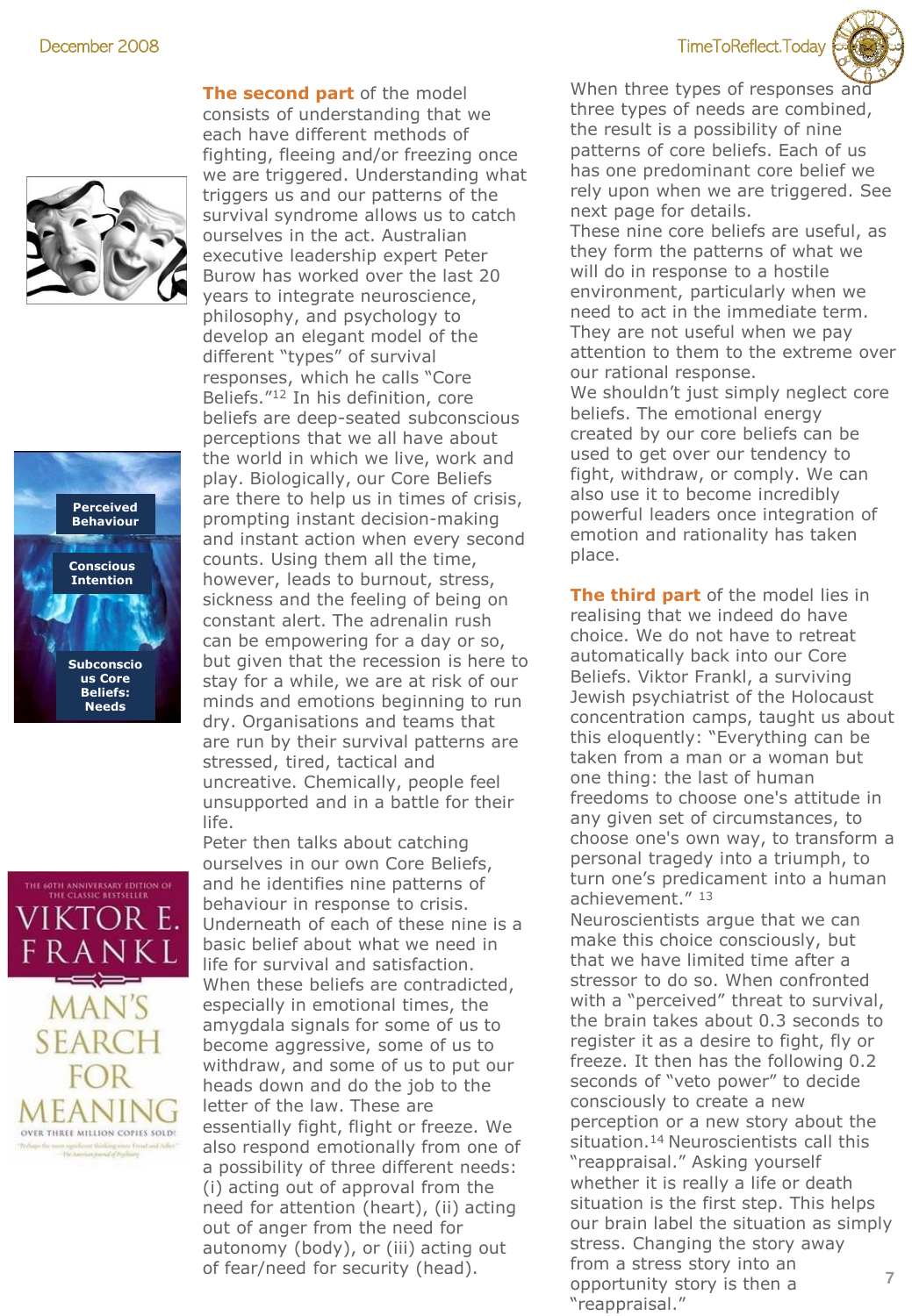# **The Nine Core Beliefs<sup>12</sup>:**

Most people have one predominant core belief and associated reaction when they get triggered emotionally.

| <b>Fight</b><br><b>Flight</b><br><b>Freeze</b> | <b>Heart</b><br><b>Body</b><br><b>Head</b> | <b>Gets core needs</b><br>met by                                                                            | <b>Core Belief</b>                                                                    | <b>How they are</b><br>triggered                                                                                                                    | <b>What they are like</b><br>when triggered<br>significantly                                                                                        |
|------------------------------------------------|--------------------------------------------|-------------------------------------------------------------------------------------------------------------|---------------------------------------------------------------------------------------|-----------------------------------------------------------------------------------------------------------------------------------------------------|-----------------------------------------------------------------------------------------------------------------------------------------------------|
| <b>Fight</b>                                   | <b>Heart</b>                               | <b>Outstanding Achievement</b><br>- the Achiever                                                            | Must accomplish and<br>succeed to beloved                                             | When perceived as<br>failing or not looking<br>good or not getting<br>credit                                                                        | Inattentive to<br>feelings of others,<br>impatient and image<br>driven                                                                              |
|                                                | <b>Body</b>                                | Being the strongest and<br>keeping others in their<br>place-the Protector                                   | Must be strong to<br>assure protection and<br>regard in a tough<br>world              | When they perceive<br>injustice; when others<br>do not confront an<br>issue; lack of<br>candour; when other<br>people do not take<br>responsibility | Excessive, impulsive<br>and suffer from too<br>much lust                                                                                            |
|                                                | Head                                       | Being involved in lots of<br>different things-the<br>Epicure/the Entrepreneur                               | Must keep life up and<br>open to assure a good<br>life                                | Boredom; feeling that<br>they are being taken<br>seriously; receiving<br>criticism they believe<br>is unjust                                        | Slothful and<br>stubborn                                                                                                                            |
| <b>Flight</b>                                  | <b>Heart</b>                               | Being special and unique,<br>believing they must have<br>the ideal relationship to be<br>loved-the Romantic | Must obtain the<br>longed for ideal<br>relationship or<br>situation to be loved       | When they perceive<br>any slight; or feeling<br>like they are being<br>ignored; or feeling<br>envious or inferior                                   | Quite moody, self-<br>absorbed and<br>envious                                                                                                       |
|                                                | <b>Body</b>                                | Seeing all points of view<br>and keeping the peace at<br>any cost-the Mediator                              | Must blend in and go<br>along to get along                                            | By anything that<br>disrupts general<br>peace and harmony;<br>being confronted;<br>others being rude or<br>hostile                                  | Feel incapable of<br>facing problems:<br>become obstinate,<br>dissociating self<br>from all conflicts.<br>Neglectful and<br>dangerous to<br>others. |
|                                                | Head                                       | Having all the information<br>that others need: the<br>Observer                                             | Must protect yourself<br>from a world that<br>demands too much<br>and gives to little | By people sharing<br>their information<br>without permission;<br>by receiving<br>surprises; by<br>situations not under<br>control;                  | Uncommitted, self-<br>serving and suffer<br>from gluttony                                                                                           |
| <b>Freeze</b>                                  | <b>Heart</b>                               | Meeting the needs of<br>another: the Giver                                                                  | Must give fully to<br>others to be loved                                              | By being taken for<br>granted; being<br>rejected; not having<br>their efforts<br>appreciated                                                        | Overly intrusive                                                                                                                                    |
|                                                | <b>Body</b>                                | Being perfect: the<br>Perfectionist                                                                         | Must be good and<br>right to be worthy                                                | By others not<br>following through,<br>another person not<br>following the letter of<br>an agreement;<br>believing they have<br>been deceived       | Dominated by anger                                                                                                                                  |
|                                                | Head                                       | By knowing where the<br>danger is coming from;<br>The Loyal Sceptic                                         | Must protect<br>themselves from a<br>world they can't trust                           | By a lack of "truthful"<br>communication;<br>abusive authority;<br>being under pressure;<br>lack of commitment                                      | Over-fearful and<br>phobic<br>8                                                                                                                     |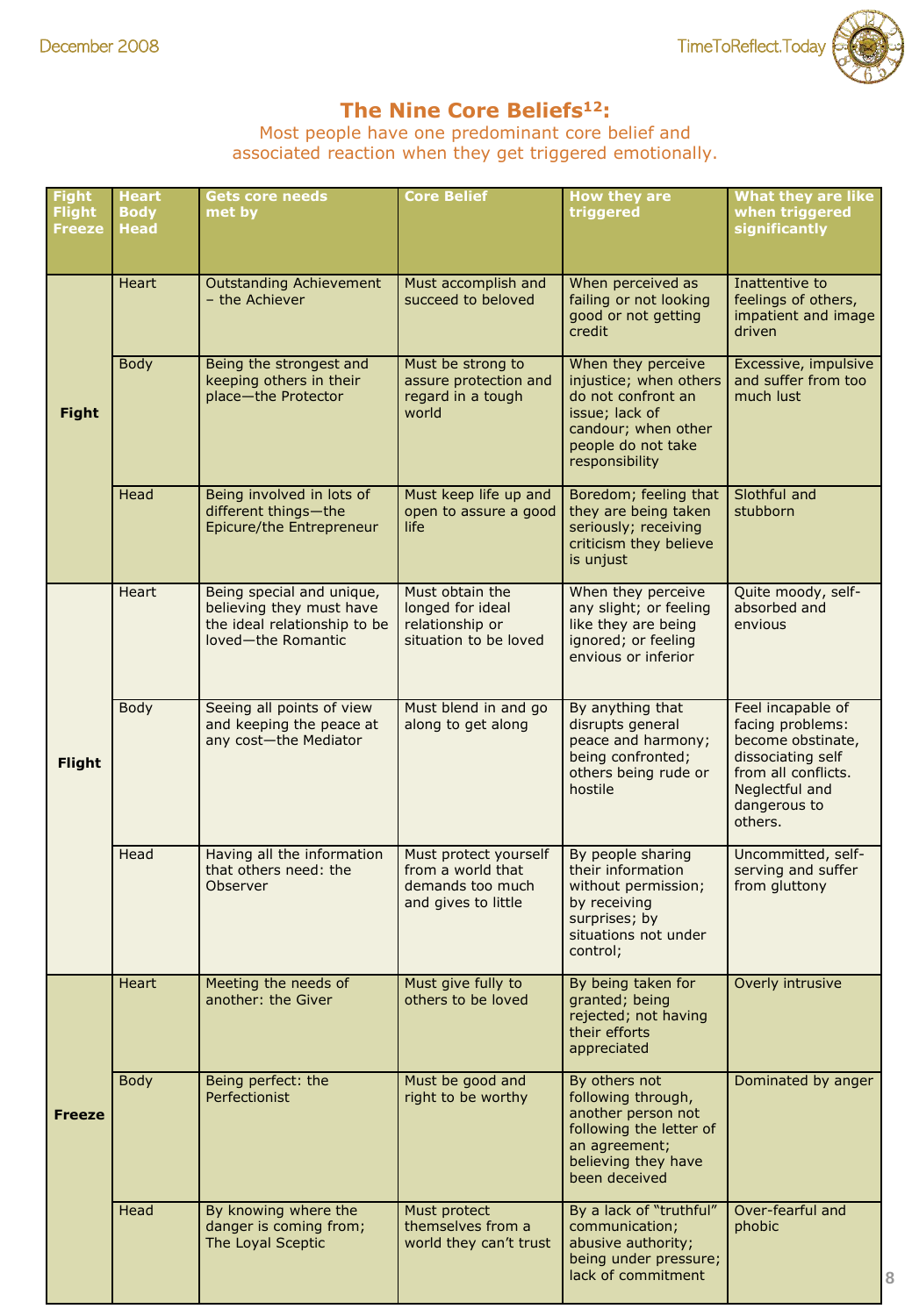December 2008 TimeToReflect.Today



*"The present conscious state when I say… 'I feel angry' is not the… direct state of anger…it is the state of saying-I feelangry….*

*The act of naming [the state] has momentarily detracted from [its] force."*

*William James, Principles of Psychology (1890)*

*"The skilful use of labelling… introduces a healthy degree of inner detachment, since the act of apostrophizing one's moods and emotions diminishes one's identification with them."*

> *Analayo, Buddhist Commentary*

Reappraising or telling our brains another story of what it is perceiving is far more effective in terms of longevity and overall health outcomes than simply suppressing our anger or fear.<sup>15</sup> The latter strategy simply forestalls the onset of disease, such as a bout with cancer or a heart attack. With suppression, there are still signals to release cortisol and adrenaline, which both signal our body to move nutrients to the extremities and away from our immune system, heart, and digestive systems. Suppression also decreases our memory functioning. Even if we attempt to distract ourselves away from the stress temporarily without reappraising the situation, the physical stress signals still return eventually.

That's not the end of the story. Our people feel the stress as well. The research shows that our people know when we are simply suppressing as opposed to reappraising the situation. Their bodies feel our stress in their own blood pressure, heart rate, and immune system functions, whether we express our suppression "out loud" or not.

Reappraising the situation through an optimistic lens is not as Pollyannish as it sounds. Renowned psychologist Martin Seligman has crunched millions of statistics to prove that optimistic organisations, sporting teams, and leaders succeed far more than their pessimistic counterparts.16 When pessimistic people run into obstacles in the workplace, in relationships, or in sports, they give up," he says. "When optimistic people encounter obstacles, they try harder. They go the extra mile."<sup>16</sup> Seligman's research shows that businesses with the most optimistic environments also have the highest profit and customer satisfaction.

Neuroscientists can see optimism and pessimism at work in the brain through the functional MRI. When people are experiencing optimism, a part of the brain called the rostral anterior cingulated cortex, RACC, is activated, and it in turn moderates the fear response through the amygdala. Thanks to the RACC, our

past may already be written, but our future is a blank slate where we can happily distance ourselves from negative experiences and move towards positive ones.<sup>17</sup> Pessimism, on the other hand, monopolises the prefrontal cortex to focus on oneself and one's emotions to the exclusion of others and the external environment, inhibits motivation and inhibits our ability to make decisions.

**The fourth part** of the model lies in the fact that we can keep our mind and body fit in preparation for any stress, so that there is more chance for us to make conscious choice to reappraise the situation. If current trends continue, mental health issues, particularly anxiety and depression, are predicted to be the single major burden of disease within the next two decades, and will certainly rise significantly in this recession atmosphere. By 2030, it is predicted that depression will easily surpass the burden of heart disease.<sup>18</sup>

One way to keep our mind fit is through developing a practice of "mindfulness." The term mindfulness is being referred to more and more in leadership studies now. It is a term that was translated more than 100 years ago from the Pali word "sati" by the British scholar T.W. Rhys Davids.<sup>19</sup> Psychologist William James<sup>20</sup> was describing it when he wrote that:

> the faculty of voluntarily bringing back a wandering attention over and over again is the very root of judgment, character and will. No one is compos sui [master of himself] if he have it not. An education which should improve this faculty would be the education par excellence. But it is easier to define this ideal than to give practical directions for bringing it about.

Mindfulness, simply defined, is nonjudgmental awareness and acceptance of the present. The mental process of mindfulness requires paying attention and self regulation. Research is showing that long-term meditators are able to

**9**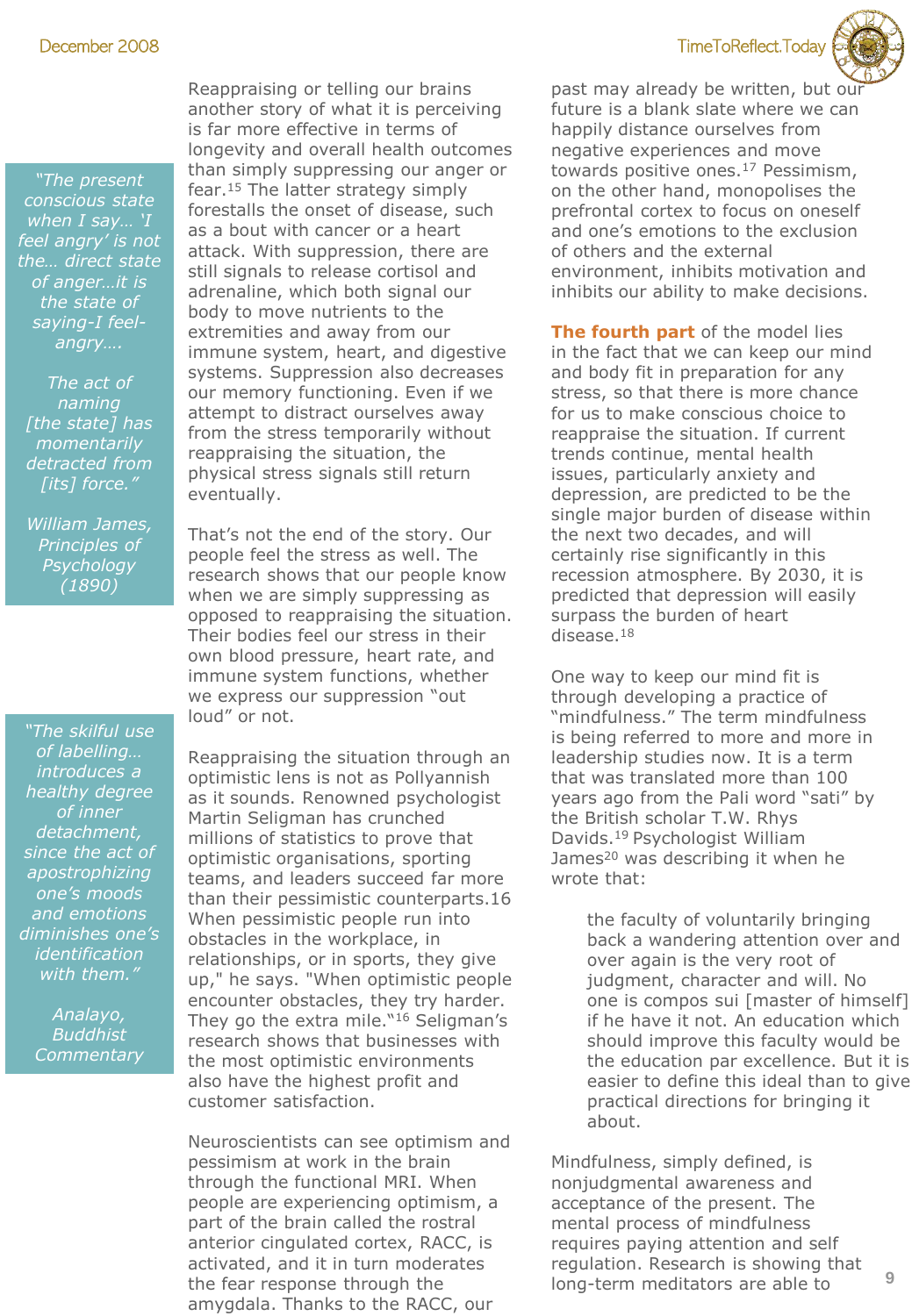





The colour "brain histograms" above shows the percentage of subjects who showed a significant increase in gamma activity (associated with insight as described on this page) during meditation as measured by EEG located at various places on the scalp. The left brain is the histogram of 10 control subjects who underwent meditation training for one week before the experiment. The right brain is the histogram of 8 longterm Buddhist practitioners (ranging from 10,000 to 50,000 hours of meditation. <sup>24</sup> Much of this type of research has been done with Dr. Richard Davidson of the University of Wisconsin and Buddhist monk and world-renown author and speaker, Matthieu Ricard, shown in the photos above. 25

coordinate significantly more parts of their brain than non-meditators; they are able to take in more incoming data, able to make more conscious choices about their behaviour, and able to improve their mental abilities significantly.<sup>21</sup> Even people that experienced meditation for the first time for just five days of training for twenty minutes per day showed higher abilities around attention. This means that they could select goal-relevant information and distinguish it from all the environmental noise. They also experienced less hostility, depression, fatigue, and tension and experienced

a significant decrease in stress-related cortisol. They also experienced an increase in immunoreactivity. The interesting reflection is that we actually all meditate. Many of us, however, meditate on resentment, anger, guilt about the past and anxiety about the future. Medicine is showing us beyond all doubt that this type of "guilt and anxiety rumination" meditation leads to increased inflammation, impaired immunity, hardening of the arteries, increase of type 2 diabetes, and an atrophying of nerve cells in the brain which are targeted by stress hormones.<sup>22</sup> The specific places in the brain that appear to be affected most are areas that are important in learning, memory, decision making, reasoning, impulse control and emotional regulation. Stress and depression are risk factors for chronic illness, poor performance, cognitive decline and dementia.

Mindfulness training helps us work with our attention to more healthy thoughts which literally impact us the in the moment we are having them. Mindfulness practice results in critical differences in brain function and combats many of the effects of ageing. It also prevents the classic "executive burnout" that we are seeing more and more often. This is associated with depersonalization, emotional exhaustion, lack of motivation and little personal accomplishment.

Anxiety leads to smaller working memory spans. Mindfulness practice reduces this anxiety, allowing us to

#### December 2008 TimeToReflect.Today



increase IQ and treat the new hea crisis facing our executives: "attention deficit trait." "ADT" has now been coined<sup>23</sup> as our tendency to multi-task, to not pay attention to anything very well, and to lose enjoyment of what we are doing. ADT-affected people find it difficult to prioritise, stay organised and manage time; they adopt very black-and-white thinking, and they will definitely not be the ones to take us down the road less travelled by. Mindfulness therapies now abound and are teaching us that we don't have to control our thoughts, but that we don't have to be controlled by them, either. We can just observe them and let them go by without consequence.

The added benefit to mindfulness training is a greater ability for our minds to use intuition and insight. Intuition is the faint presence of a widespread unconscious that we know the answer somewhere in our mind (and for some of us, our gut). Insight is the "aha" moment that follows when we actually break through difficult problems. Neuroscientists have observed the moment of insight as it occurs.<sup>26</sup> In the prior moment before the brain experiences the insight (seen as a very high-frequency "gamma" wave of activity), the brain experiences a very low-frequency "alpha" wave of quiet (a mindful state). This isn't surprising. Anyone can tell you that they often solve problems best after sleep or after a shower or a run. At these times, the brain is in prime condition to experience the "aha" surge that must be preceded by the quieting.

**10** about the problem: "How long has Besides the required mindful state necessary, scientists are also showing that people who are in better moods are much more able to solve problems with insight. Even watching comedy films helps people solve problems more effectively. Teams that laugh together will solve problems more quickly and more insightfully. Mindfulness about the problem itself also promotes a faster "aha" moment. This means asking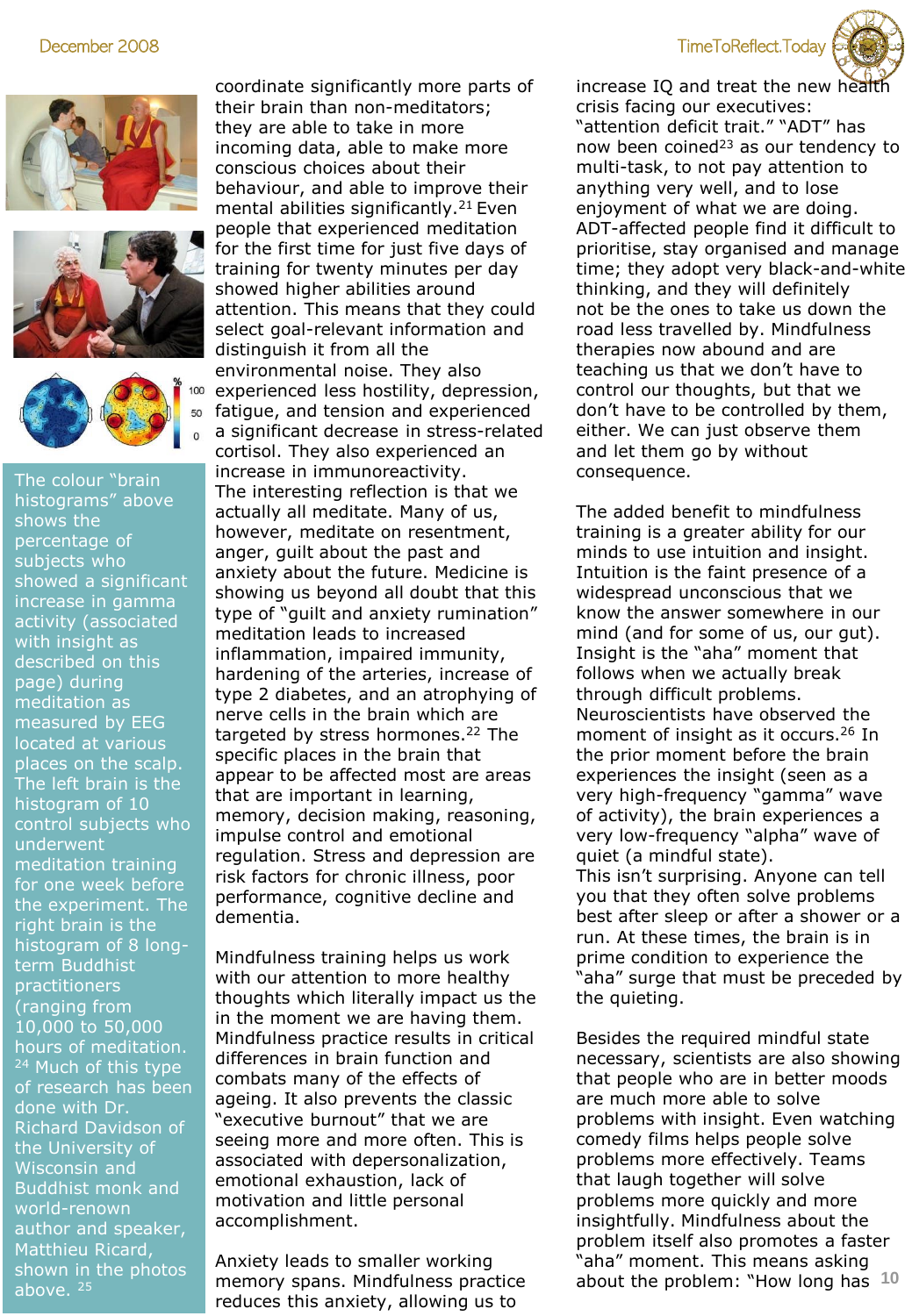December 2008 TimeToReflect.Today



this been a problem? How often does this enter your thinking?"

In a parallel world to the business world but one from which we can learn, Dr. Craig Hassed, Senior Lecturer at Monash University's medical school,18 has become an ardent teacher of mindfulness to all of his medical students. He is seeing the same burnout in interns and residents as we are seeing in our executives. An Australian study found that eight months into their intern year, 75% of interns qualified as having burnout, characterised by depersonalization, emotional exhaustion, lack of motivation and little personal accomplishment. Another study of American hospital paediatric residents found that depressed doctors were six times more likely to make drug prescribing errors than their non-depressed colleagues.

Craig teaches mindfulness to all the medical school students and has seen significant improvements across all kinds of physiological and psychological reactions. He calls his program ESSENCE, which stands for the combination of education, stress management, spirituality, exercise, nutrition, connectedness, and environment. All executives should be aware about the profound implications of integrating these seven elements into the business workplace and into the lives of our employees in order to gain their best performance.

One needn't be new age to talk about spirituality. For most of us, spirituality can be more inclusively called our search for meaning, and we all yearn for that, as Nietzsche so elegantly argued, "He who has a why to live can bear with almost any how."<sup>27</sup>

*Implications and Summary: What leaders need to do and even more important, who they need to be*

To keep in **mind** above all is Viktor Frankl's advice that we will always have the freedom to choose our attitude to any circumstance. Tell your mind to "remind" your brain constantly that this choice exists, even if it only does have 0.2 seconds to do so. Think about the four steps to seeing the world in a different way:

1. Become aware of the hardwiring our brain has inherited from our Stone Age ancestors, which is reflected in our tendency to see False Evidence Appearing Real when we are exposed to a perceived reduction of Status, Certainty, Autonomy, Relatedness, and Fairness (SCARF). Constantly be vigilant against these conditions for fear in the workplace.

2. Educate yourself about how you and your people specifically respond to various stresses, catching yourselves in the act of fighting, fleeing, or freezing.

3. Practice reappraising situations and find ways to develop optimism. This can definitely be learned and wired into your brain's circuits. Your people will take your cue; optimism is contagious. You can also help them to reappraise situations, instead of simply ignoring stress, suppressing fear and keeping their head down. This is the last thing you need for your organisation and the last thing your employees need for their own physical health.

the optimism and actually inspire the<sub>[1</sub>] 4. Keep your mind and body fit through practising various versions of mindfulness. There are hundreds of ways to develop mindfulness – from meditation to sport to gardening to simply being quiet and watching your thoughts as you ride the bus into town. Develop methods for your employees to find quiet time in their day so that they can be inspired by intuition and insight. Encourage their senses of humour, which will support insight even further.

**E**ducation **S**tress management **S**pirituality **E**xercise **N**utrition **CONNECTEDNESS E**nvironment

*"He who has a why to live can bear with almost any how."* 

*Nietzsche*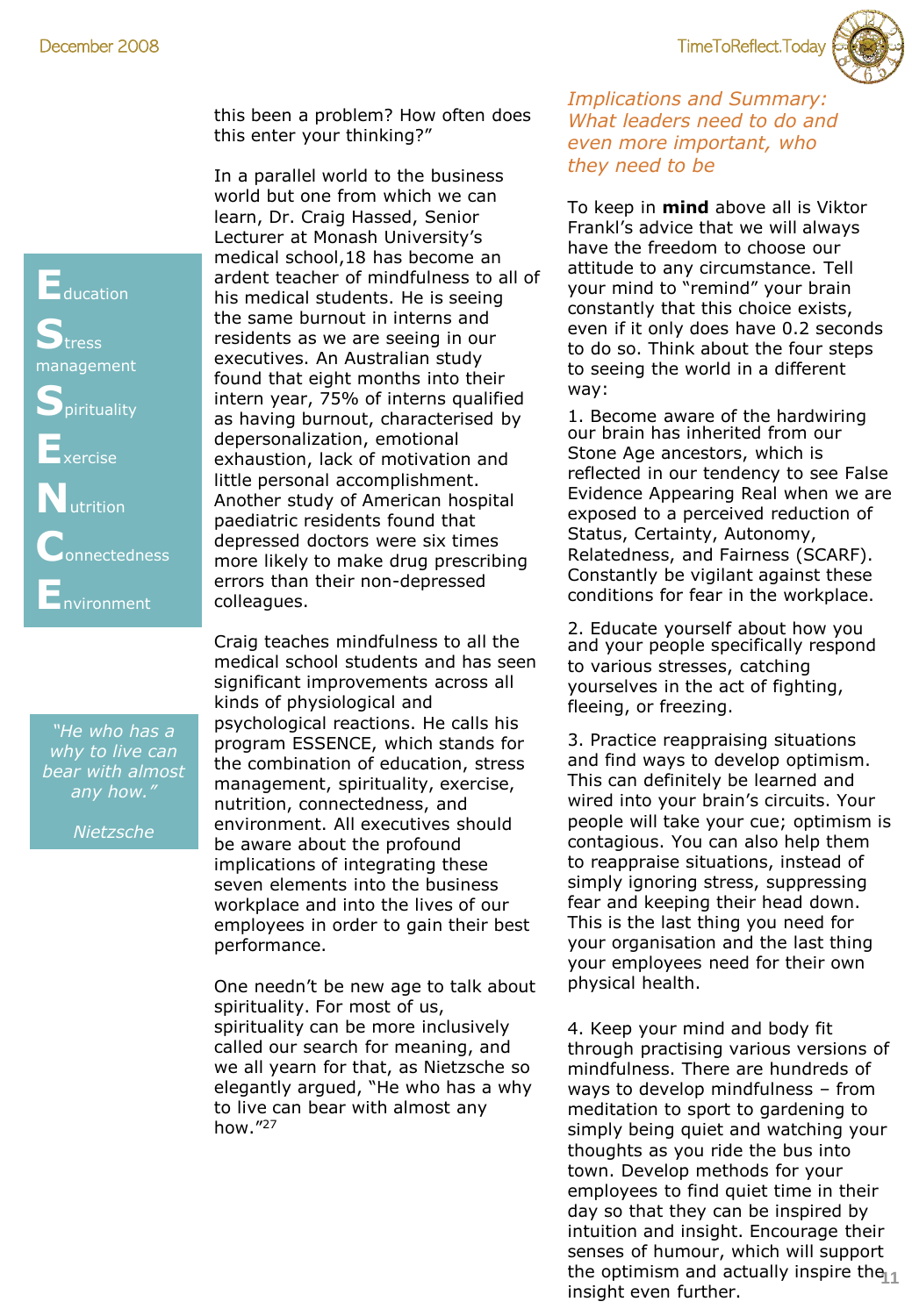

## *Leadership is consciousness*

At the end of the day, leadership is truly synonymous with conscious intent. The art of being aware of your brain's machinations and how you can control these machinations with your mind is quintessential in the art of leadership. "It is the brain that puts out the call, but it is the mind that decides what to listen to, as neuroscientist Jeffrey Schwartz argues. "We have no control over the messages the brain sends you—we only have veto power about what we act on."14

Perhaps we can draw comfort from one of the greatest leaders in times of difficulty, Winston Churchill, who reminds us from the past that "an optimist sees an opportunity in every calamity; a pessimist sees a calamity in every opportunity." Pulling us out of recession will require our leaders to choose optimism.

# *Which road will you choose to travel by?*

#### **The Road Not Taken Robert Frost, 1915**

Two roads diverged in a yellow wood and sorry I could not travel both And be one traveller, long I stood and looked down one as far as I could to where it bent in the undergrowth;

Then took the other, as just as fair, and having perhaps the better claim because it was grassy and wanted wear; though as for that, the passing there had worn them really about the same,

And both that morning equally lay in leaves no feet had trodden black. Oh, I kept the first for another day! Yet knowing how way leads on to way, I doubted if I should ever come back.

I shall be telling this with a sigh Somewhere ages and ages hence: Two roads diverged in a wood, and I -I took the one less travelled by, and that has made all the difference

#### **If by Rudyard Kipling, 1895**

If you can keep your head when all about you Are losing theirs and blaming it on you, If you can trust yourself when all men doubt you, But make allowance for their doubting too; If you can wait and not be tired by waiting, Or being lied about, don't deal in lies, Or being hated, don't give way to hating, And yet don't look too good, nor talk too wise:

If you can dream - and not make dreams your master; If you can think - and not make thoughts your aim; If you can meet with Triumph and Disaster And treat those two impostors just the same; If you can bear to hear the truth you've spoken Twisted by knaves to make a trap for fools, Or watch the things you gave your life to, broken, And stoop and build 'em up with worn-out tools:

If you can make one heap of all your winnings And risk it on one turn of pitch-and-toss, And lose, and start again at your beginnings And never breathe a word about your loss; If you can force your heart and nerve and sinew To serve your turn long after they are gone, And so hold on when there is nothing in you Except the Will which says to them: 'Hold on!'

If you can talk with crowds and keep your virtue, ' Or walk with Kings - nor lose the common touch, if neither foes nor loving friends can hurt you, If all men count with you, but none too much; If you can fill the unforgiving minute With sixty seconds' worth of distance run, Yours is the Earth and everything that's in it, And - which is more - you'll be a Man, my son!